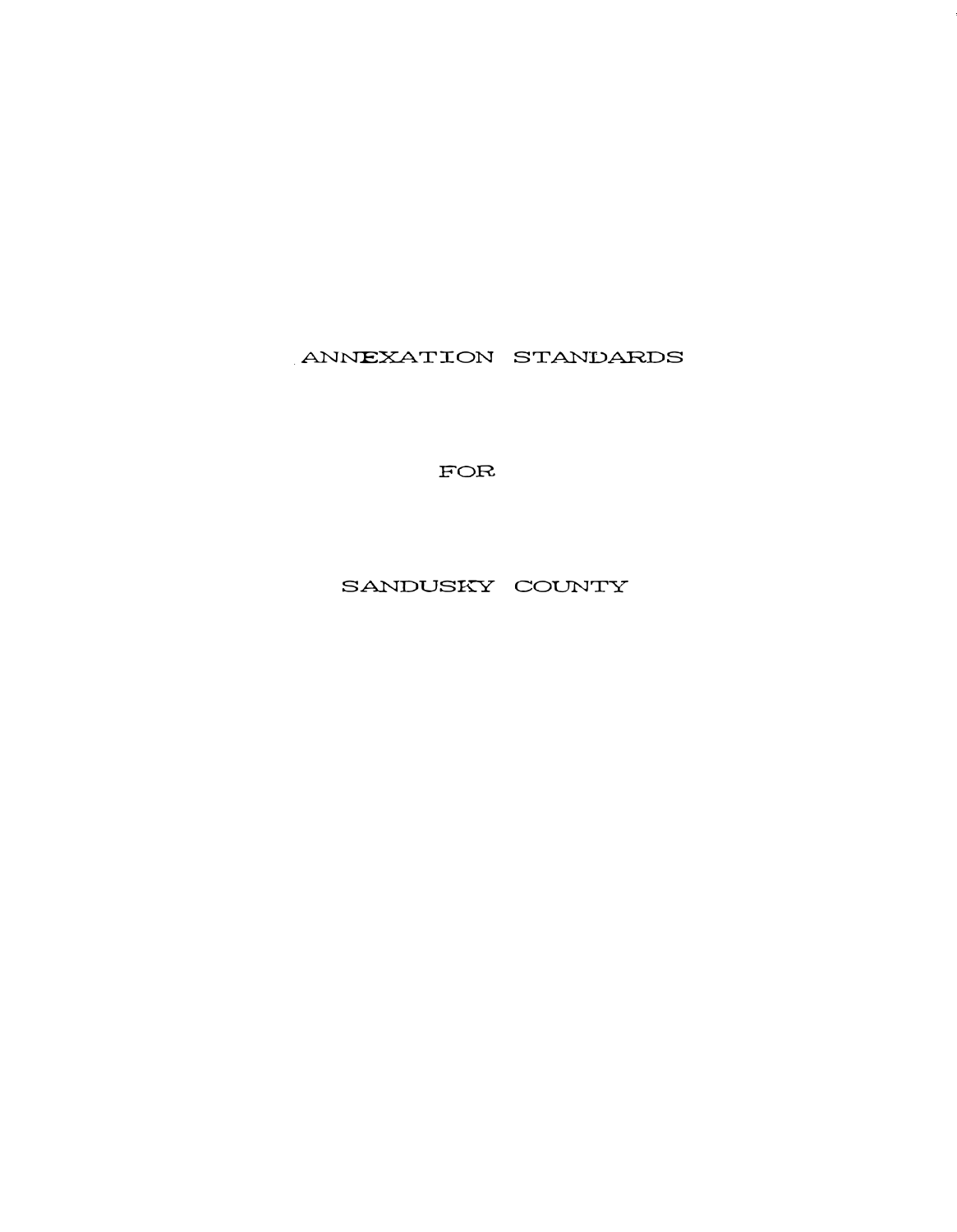## GENERAL

These "Annexation Standards for Sandusky County" (hereinafter referred to as "These Standards") shall be applicable to all proposed annexations within Sandusky County.

The purpose of These Standards is to assure that each annexation is accompanied by an accurate plat and description to concisely define the property being annexed. These Standards shall be the minimum requirements. Whenever these provisions are different from the requirements of other lawfully adopted regulations, the more restrictive rule or higher standard shall govern.

Adopted by Resolution of the Board of County Commissioners October 31, 1989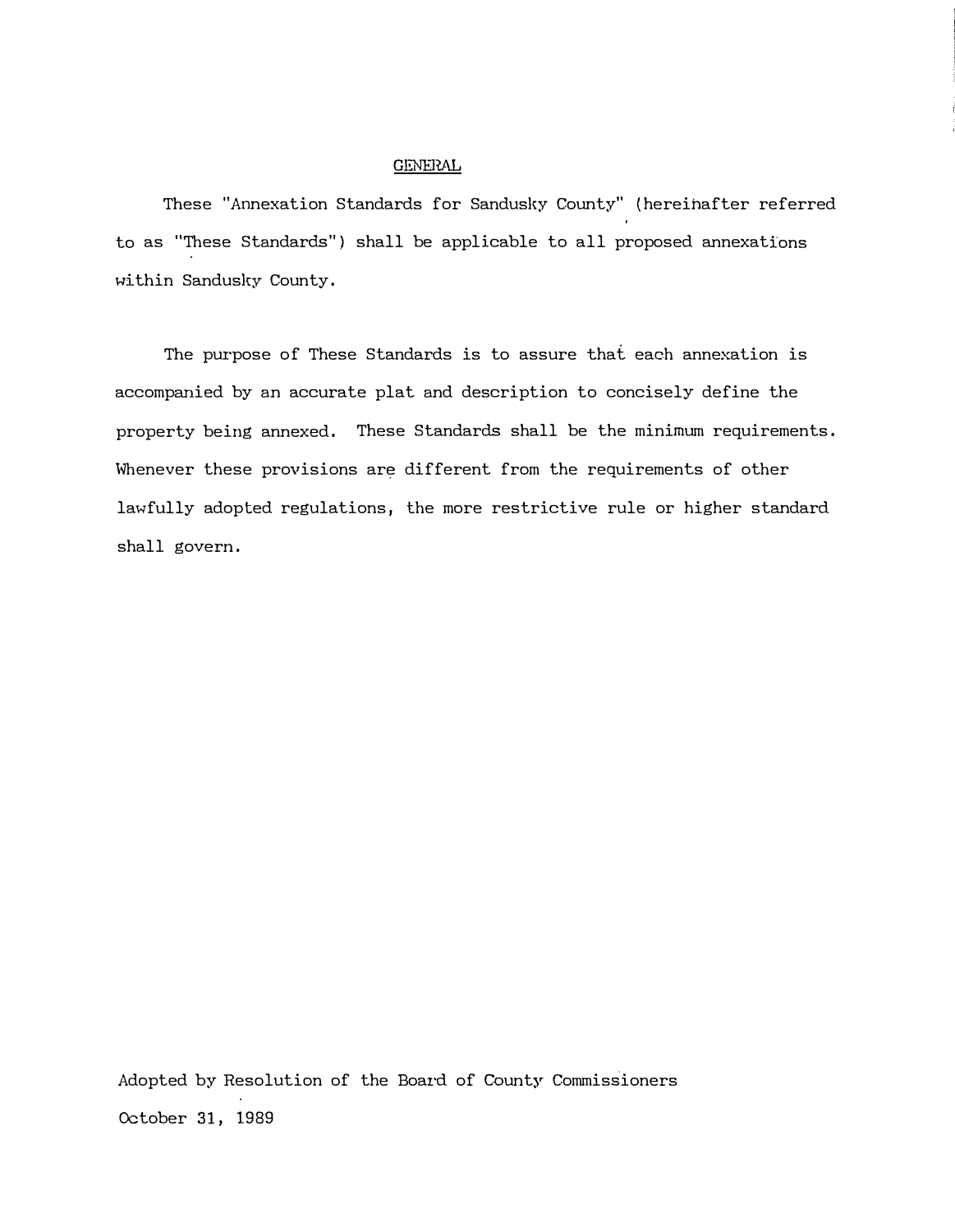Annexation Standards (cont.)

Each proposed annexation shall be accompanied with a plat, description and survey that shall conform to the "Minimum Standards for Boundary · Surveys in the State of Ohio" as found in Chapter 4733-37 of the Ohio Administrative Code in addition to the following:

## Legal Description

- 1. The description shall be written using a metes and bound format and shall follow existing or proposed property lines.
- 2. Sufficient mathematical data shall be given for each curved line so that the curve can be reproduced without ambiguity.
- 3. Each course must indicate all other common lines such as centerlines of roads, right-of-way lines, rivers, streams, lot lines, section lines, or any other pertinent line of record.
- 4. The acreage cited must be to the nearest one-thousandth of an acre.

## Plat

- 1. Boundary lines of the property to be annexed must be a bolder line and distinguishable from other lines.
- 2. Name(s) of owner including adjoining owners and the deed book and page where recorded .
- . 3. If part of a subdivision, the name of the subdivision, plat book and page where recorded.
	- NOTE: A survey may not be required if the property for annexation is comprised of a lot(s) within a subdivision of which the plat has previously been approved by the Sandusky County Engineer.
- 4. Existing corporation lines must be distinguishable from other lines.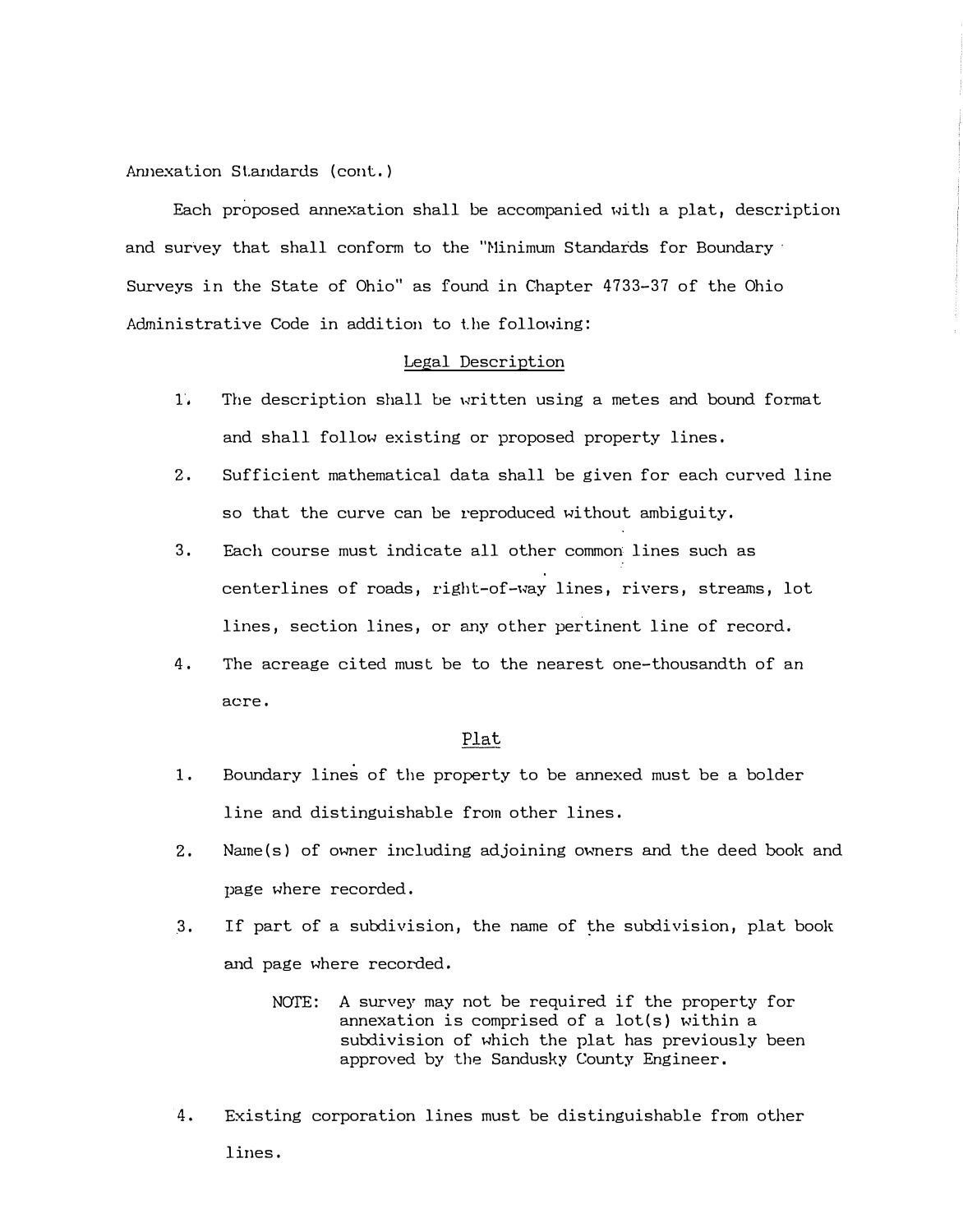Annexation Standards (cont.)

- 5. Each course must indicate all other common lines such as centerlines of roads along with right-of-way widths, rivers, streams, lot lines, section lines, or any other pertinent line of record.
- 6. Sufficient mathematical data shall be given for each curved line so that the curve can be reproduced without.ambiguity.
- 7. The acreage cited must be to the nearest one-thousandth of an acre.
- 8. Required statements and signatures

REQUIRED STATEMENTS AND SIGNATURES TO BE AFFIXED ON THE ANNEXATION PLAT

Filed  $\Box$ 

The Board of County Commissioners Sandusky County

Clerk

| Adopted by the Council of the      |                 |  |
|------------------------------------|-----------------|--|
|                                    | City or Village |  |
|                                    |                 |  |
|                                    | Dated _________ |  |
| Clerk of Council                   |                 |  |
| Lots numbers as adopted by Council |                 |  |
|                                    |                 |  |
| Sandusky County Auditor            |                 |  |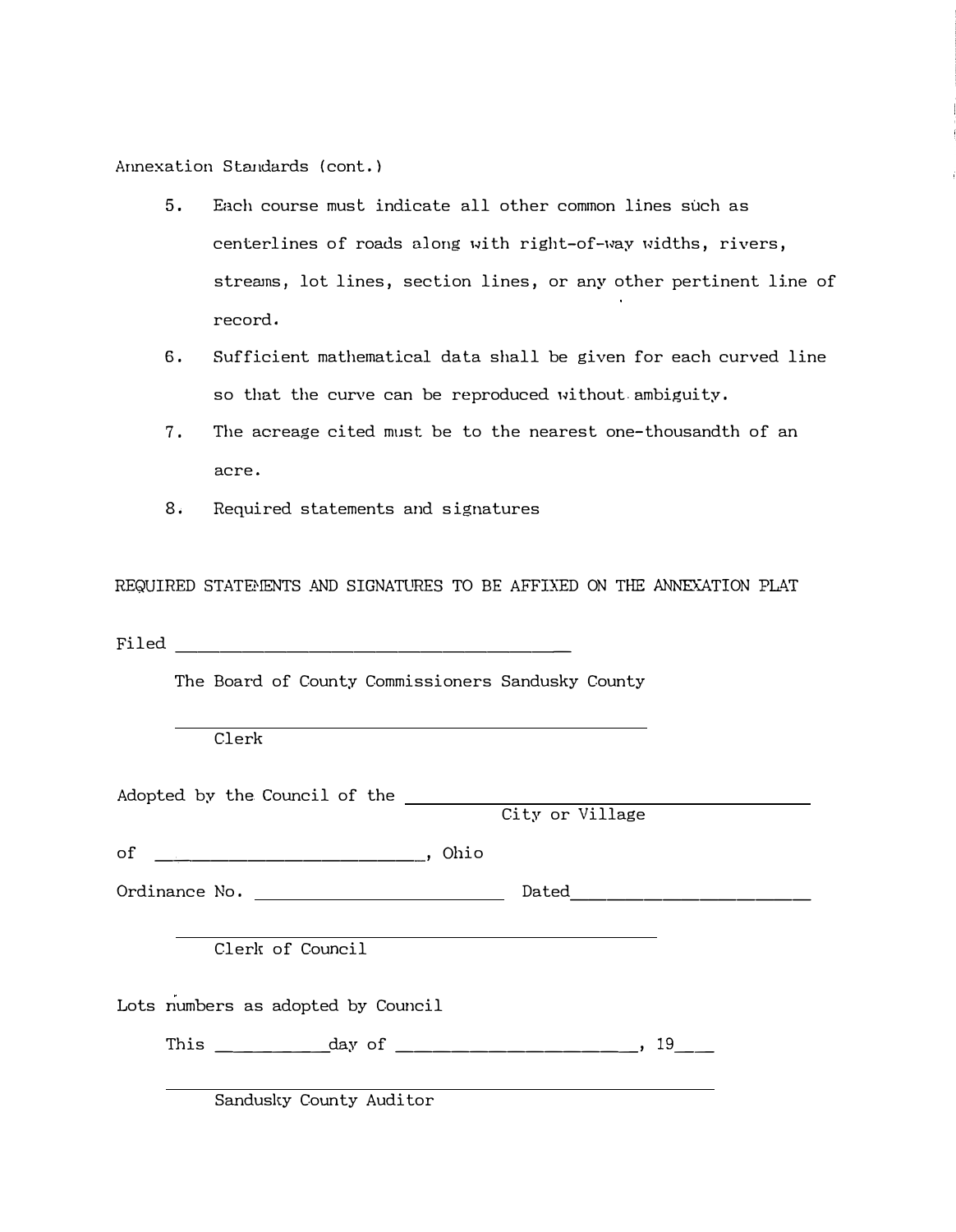| Annexation approved by the Board of County Commissioners, Sandusky County, | <u> 1989 - Johann Stoff, deutscher Stoff, der Stoff, der Stoff, der Stoff, der Stoff, der Stoff, der Stoff, der S</u> |  |
|----------------------------------------------------------------------------|-----------------------------------------------------------------------------------------------------------------------|--|
|                                                                            |                                                                                                                       |  |
|                                                                            |                                                                                                                       |  |
| Sandusky County Plat Records Volume _____ Page _____ and fees of           |                                                                                                                       |  |
| \$ collected.                                                              |                                                                                                                       |  |
| Record of proceedings recorded in Deed Volume ____________ Page            |                                                                                                                       |  |
| at ___________.M., this __________ day of _____________, 19___.            |                                                                                                                       |  |

Sandusky County Recorder